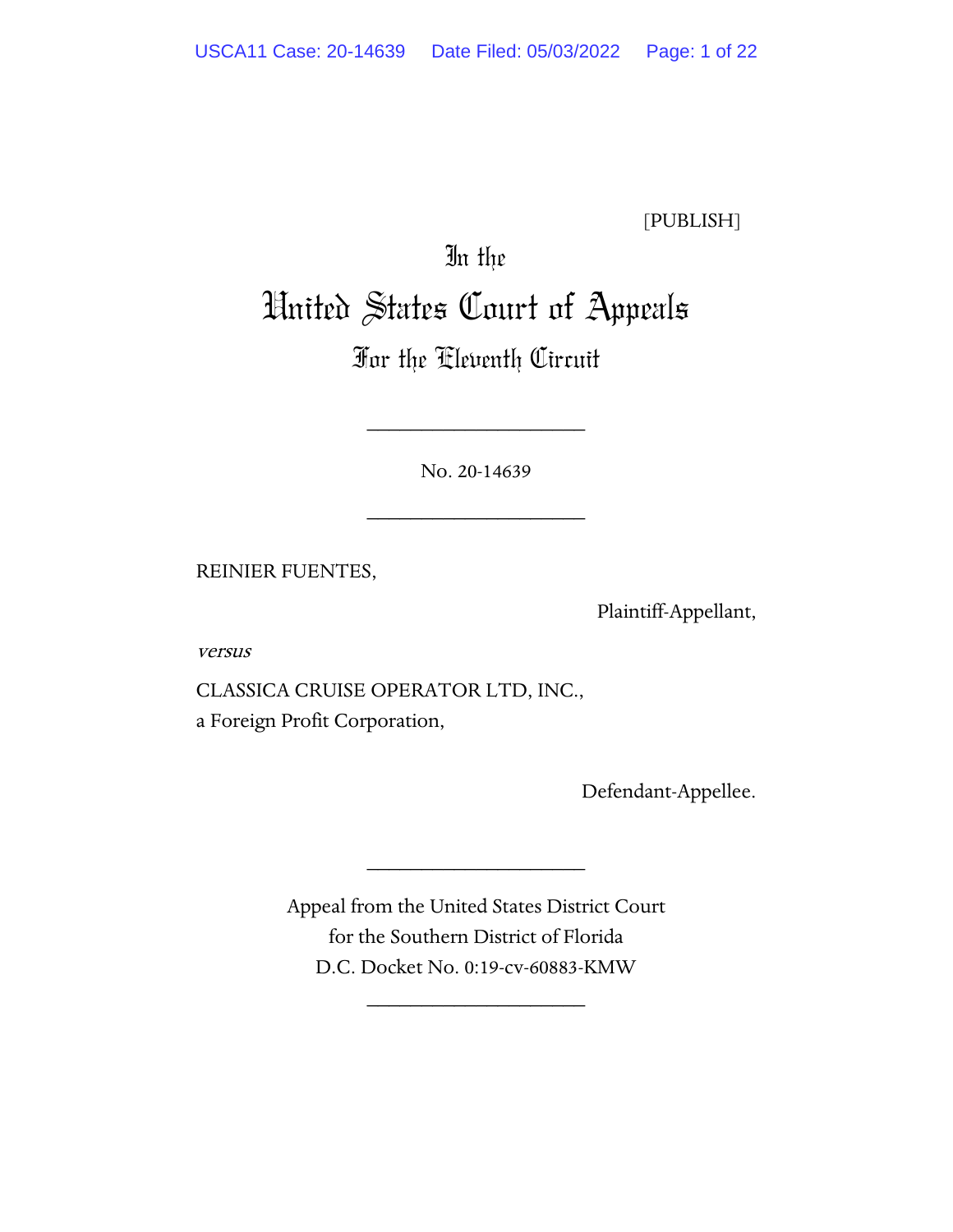Before JORDAN, JILL PRYOR, and MARCUS, Circuit Judges.

# JORDAN, Circuit Judge:

Under maritime law, a ship owner in "navigable waters owes to all who are on board for purposes not inimical to [its] legitimate interests the duty of exercising reasonable care under the circumstances of each case." Kermarec v. Compagnie Generale de Transatlantique, 358 U.S. 625, 632 (1959). In this case, which arises in a summary judgment posture, a cruise ship passenger and one of his friends assaulted another passenger, Reinier Fuentes, during disembarkation. Our main task, applying Ker*marec* and its progeny, is to determine what duty the cruise line, Classica Cruise Operator Ltd., owed to Mr. Fuentes under maritime law. *See The Admiral Peoples*, 295 U.S. 649, 654 (1935) (injury suffered by a passenger when falling from the gangplank during disembarkation "presented a case within the jurisdiction of admiralty"); Minott v. M/Y BRUNELLO, 891 F.3d 1277, 1283 (11th Cir. 2018) ("An injury caused by a vessel in navigable waters is a maritime tort.").<sup>[1](#page-1-0)</sup>

# I

As this appeal arises from the district court's grant of summary judgment in favor of Classica, our review is de novo, and

<span id="page-1-0"></span><sup>1</sup> We also address a second issue—whether the district court erred by denying Mr. Fuentes' motion for sanctions based on Classica's alleged failure to prepare its designee for his Rule 30(b)(6) deposition.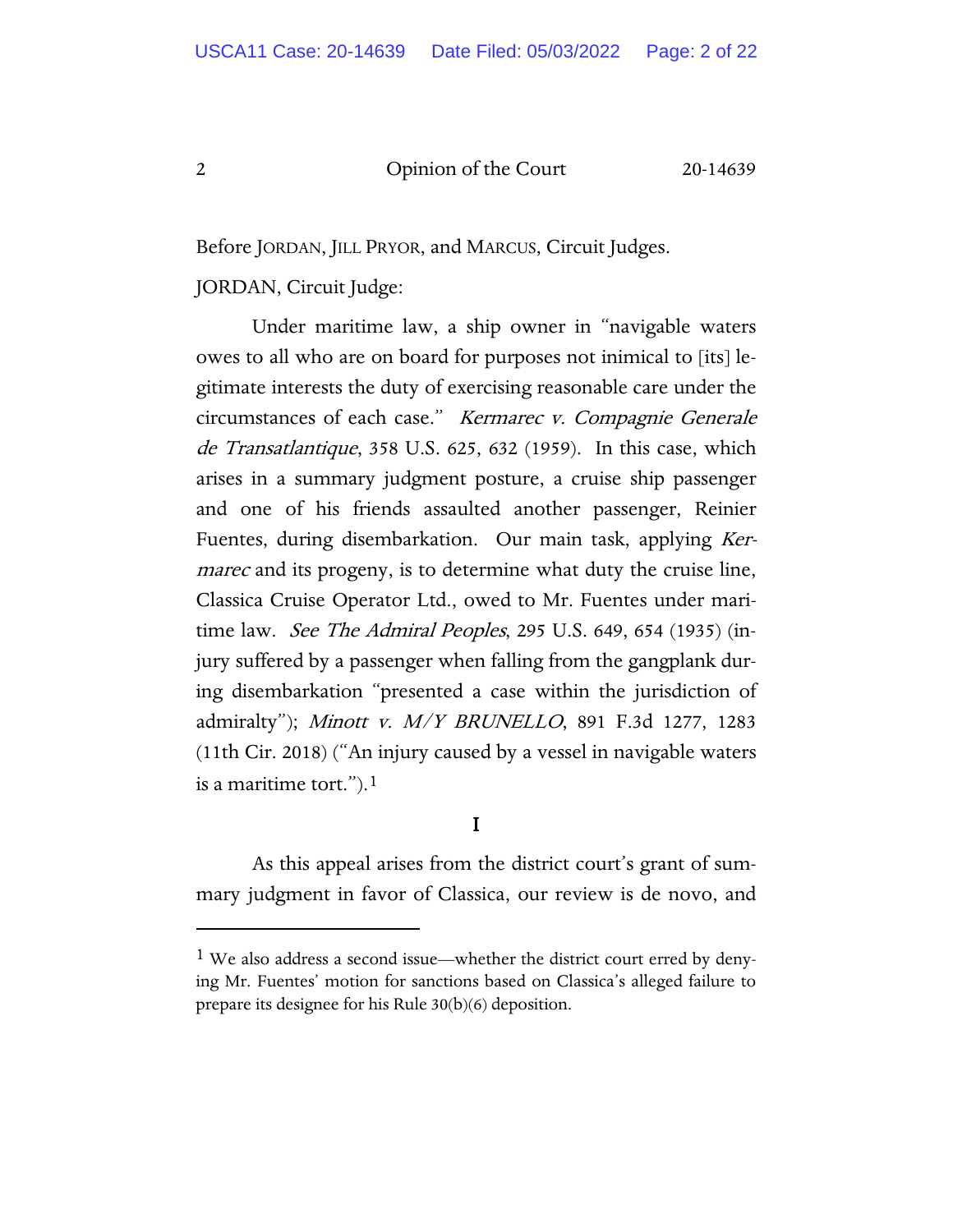we view the facts and inferences in Mr. Fuentes' favor. See Taylor v. Rojas, 141 S. Ct. 52, 53 n.1 (2020); Tolan v. Cotton, 572 U.S. 650, 657 (2014); Jenkins v. Nell, 26 F.4th 1243, 1249 (11th Cir. 2022). Viewed in that light, here is what the record shows.

Mr. Fuentes and his wife were passengers on a two-night cruise aboard the *Grand Classica*, a ship operated by Classica. On the evening of May 12, 2018, they were playing foosball on the ship when they were interrupted by Clynt Hadley, another passenger. According to Mr. Fuentes, Mr. Hadley intentionally bumped into the foosball table and made a comment directed at his wife. Mr. Fuentes did not respond to Mr. Hadley's comment and did not report the encounter to any of Classica's employees.

The next morning, after the *Grand Classica* docked, Customs and Border Protection stopped the disembarkation process, causing the lobby on Deck 5 to become crowded. At the time, Mr. Fuentes estimates there were approximately 20 passengers including himself and his wife—cueing up in the immigration line waiting to disembark.

Mr. Fuentes noticed Mr. Hadley attempting to cut in front of them. He told Mr. Hadley that he should go to the back of the line and not attempt to "skip" in front of the other passengers. A verbal altercation between Mr. Fuentes and Mr. Hadley then ensued.

Sayyed Azzad Alam, a *Grand Classica* security officer, was standing nearby when the verbal exchange began and radioed the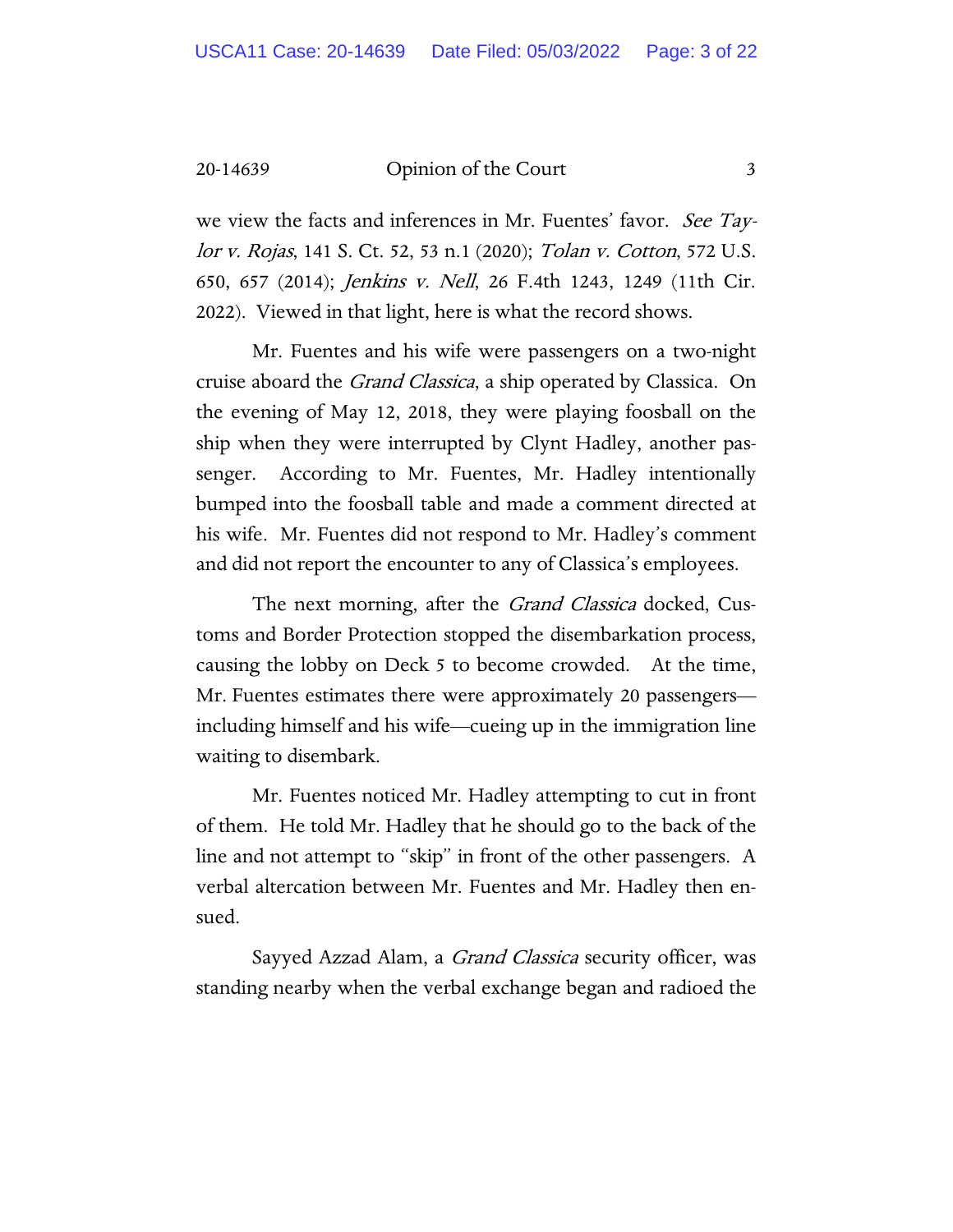chief of security for help. Mr. Azzad Alam then approached Mr. Fuentes and Mr. Hadley—who were about four to five feet apart—stepped between them and asked that they "calm down." D.E. 48-1 at 112, 116. After Mr. Azzad Alam spoke to Mr. Hadley, he then turned to speak to Mr. Fuentes. At that point, Mr. Hadley "blindsided" Mr. Fuentes by punching him in the face and charging at him. *Id.* at 117; see id. at 110, 113. Mr. Fuentes tried to grab Mr. Hadley in a headlock, but Mr. Hadley and one of his friends knocked Mr. Fuentes to the ground, injuring his right elbow in the process. *See id.* at 114, 117-18, 121. The takedown, according to Mr. Fuentes, was a "spur of the moment type of thing." *Id.* at 121.

Customs personnel responded to the scene, and then two of the ship's security officers, including the chief of security, arrived. See id. at 126-28. Police were called, and Mr. Fuentes received first aid. He later underwent surgery and was hospitalized for several days.

In his complaint, Mr. Fuentes alleged that Classica was negligent, and responsible for his injuries, because it failed to (a) reasonably and properly train security personnel; (b) have adequate security measures, including adequate security presence and surveillance cameras; (c) warn him of the danger of being physically assaulted while onboard the vessel; (d) promulgate and enforce policies and procedures designed to prevent passengers from physically assaulting other passengers; and (e) exercise reasonable care under the circumstances. The district court granted sum-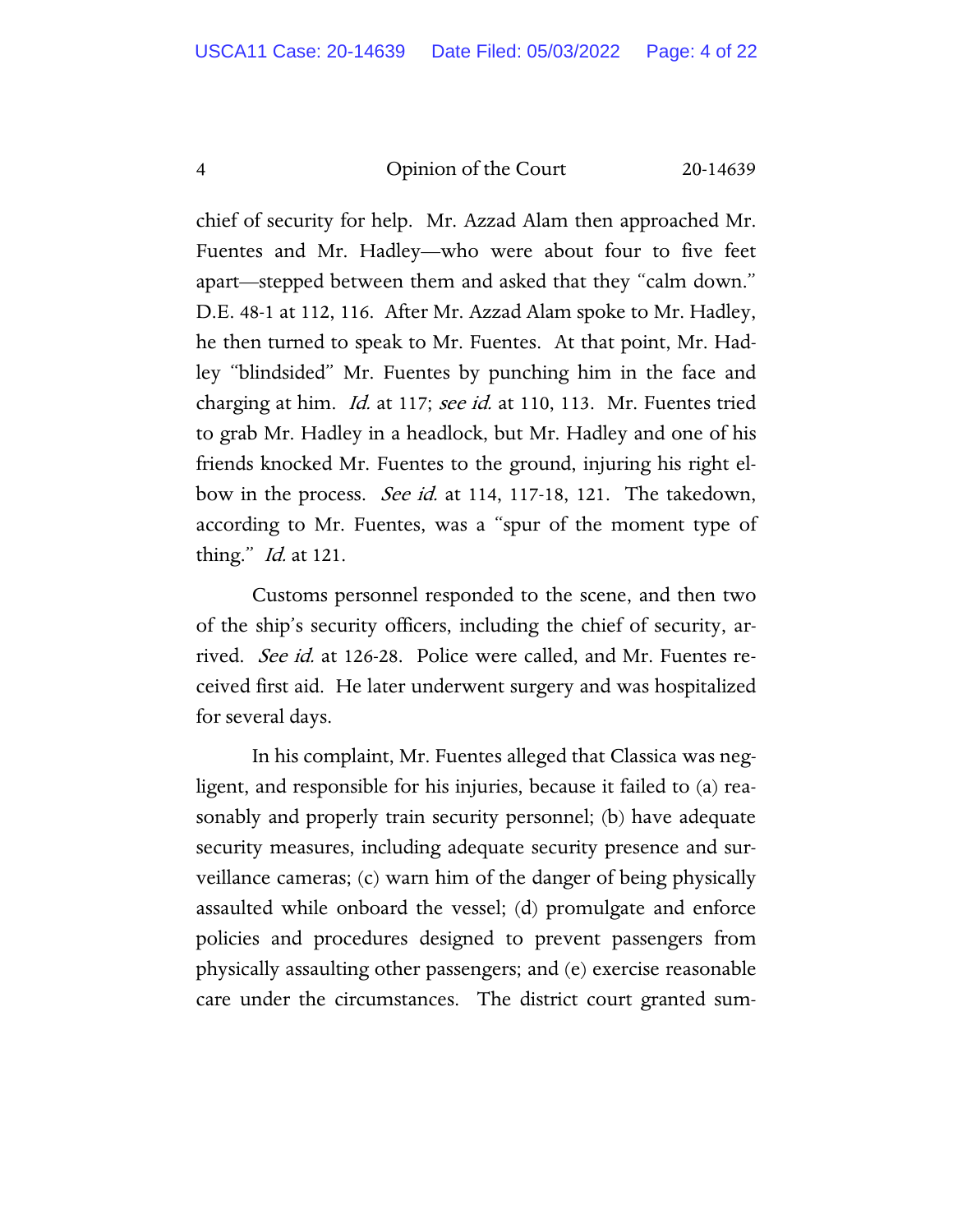mary judgment in favor of Classica, ruling that there was no evidence suggesting that Classica had actual or constructive notice of the risk of harm to someone like Mr. Fuentes.

#### II

As noted, federal maritime law governs this action because Mr. Fuentes was injured while waiting to disembark the *Grand* Classica. See The Admiral Peoples, 295 U.S. at 654; Minott, 891 F.3d at 1283. We therefore dismiss Mr. Fuentes' contention, see Appellant's Br. at 25 n.8, that we are required to apply state law given the diversity of the parties. See Pope  $\alpha$  Talbot v. Hawn, 346 U.S. 406, 410–11 (1953) (rejecting the contention that a maritime tort is controlled by state law when the parties are diverse).

When "analyzing a maritime tort case, we rely on general principles of negligence law." Chaparro v. Carnival Corp., 693 F.3d 1333, 1336 (11th Cir. 2012) (internal quotation marks omitted). To prevail on his negligence claims, Mr. Fuentes had to establish that (1) Classica had a duty to protect him from a particular injury; (2) Classica breached that duty; (3) the breach actually and proximately caused his injury; and (4) he suffered actual harm. See Carroll v. Carnival Corp., 955 F.3d 1260, 1264 (11th Cir. 2020). This appeal concerns the duty element, which presents a question of law. *See Coumou v. United States*, 107 F.3d 290, 295 (5th Cir. 1997), opinion withdrawn and superseded in part on reh'g, 114 F.3d 64 (5th Cir. 1997); Sutton v. Earles, 26 F.3d 903, 912 n.8 (9th Cir. 1994); Matter of Flowers, 526 F.2d 242, 244 (8th Cir. 1975).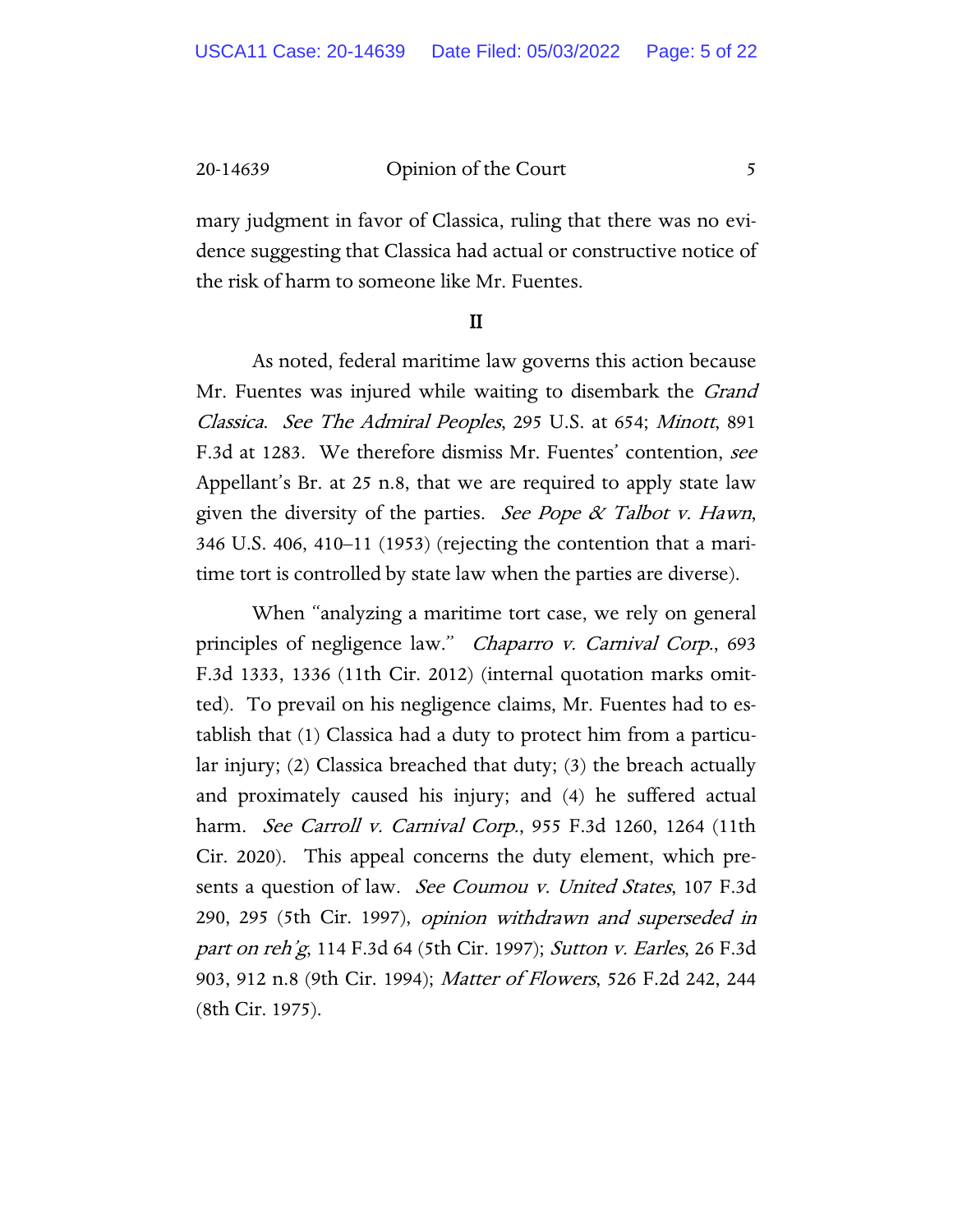#### A

A cruise line like Classica owes its passengers "a 'duty of reasonable care' under the circumstances." Sorrels v. NCL (Bahamas) Ltd., 796 F.3d 1275, 1279 (11th Cir. 2015). Generally speaking, a duty of care exists under maritime law "when injury is foreseeable or when contractual or other relations of the parties impose it. In determining the existence of [a] duty a court must examine and weigh the probability of an accident, the potential extent of the injury, and the cost of adequate precautions." 1 Thomas Schoenbaum, Admiralty and Maritime Law § 5:4 (6th ed. & 2021 update) (footnotes omitted).

Our cases reflect the same understanding. For example, we have held that "[l]iability [under maritime law] for a failure to warn . . . arises from foreseeability, or the knowledge that particular conduct will create danger." Daigle v. Point Landing, Inc., 616 F.2d 825, 827 (5th Cir. 1980). See also 1 Robert Force & Martin J. Norris, The Law of Maritime Personal Injuries § 8:8 (5th ed. & Dec. 2021 update) ("The duty of care includes the duty to anticipate danger that is reasonably foreseeable."); Restatement (Third) of Torts: Liab. for Physical & Emotional Harm  $\S$  7(a) (Am. L. Inst. 2010) ("An actor ordinarily has a duty to exercise reasonable care when the actor's conduct creates a risk of physical harm.").

"In this circuit, the maritime standard of reasonable care usually requires that the cruise [line] have actual or constructive knowledge of the risk-creating condition." Sorrels, 796 F.3d at 1286. Classica's duty and potential liability therefore "'hinge[ ] on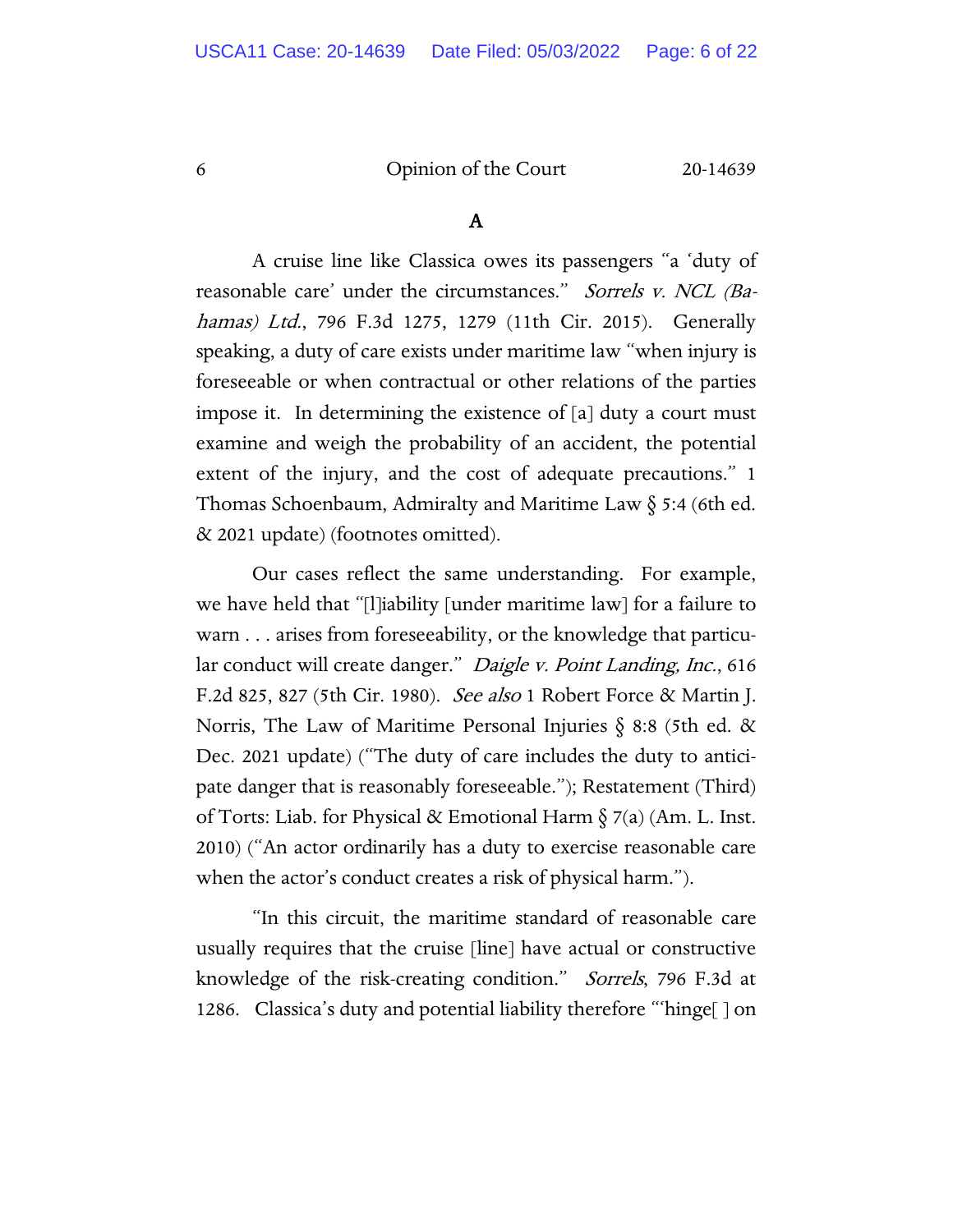whether it knew or should have known' of the dangerous condition." Carroll, 955 F.3d at 1264 (quoting Keefe v. Bahama Cruise Line, Inc., 867 F.2d 1318, 1322 (11th Cir. 1989). Mr. Fuentes recognizes this, as he acknowledges that "this is a case about notice." Appellant's Br. at 2.[2](#page-6-0)

This case involves an attack on one passenger by other passengers. In the context of passenger-on-passenger violence, a cruise line has a duty to warn and/or protect when it or its employees reasonably apprehend the danger such that the attack was foreseeable. See, e.g., Colavito v. Gonzales, 1981 WL 164457, at \*4 (S.D. Tex. Feb. 25, 1981) (cited with approval in 1 Schoenbaum, Admiralty and Maritime Law, at  $\S$  5:11); *Doe v. NCL (Ba*hamas) Ltd., 2012 WL 5512314, at \*4 (S.D. Fla. Nov. 14, 2012); 1 Force & Norris, The Law of Maritime Personal Injuries, at  $\S$  9:16 (citing cases). See also H.S. ex rel. R.S. v. Carnival Corp., 727 F. App'x 1003, 1006 (11th Cir. 2018) (unpublished) ("Because the proximate cause of H.S.'s injury was an intervening criminal act

<span id="page-6-0"></span><sup>&</sup>lt;sup>2</sup> Based on the Supreme Court's decision in *New Jersey Steam-Boat Co. v.* Brockett, 121 U.S. 637, 645–46 (1887), we have held that where a crewmember assaults a passenger, the *Kermarec* "reasonable care" standard does not apply, and the owner of the ship is strictly and vicariously liable. See Doe v. Celebrity Cruises, Inc., 394 F.3d 891, 908–09, 913 (11th Cir. 2004). Accord 1 Schoenbaum, Admiralty and Maritime Law, at  $\S$  5:11 (a vessel owner "is liable without negligence if the injury to a passenger is caused by the intentional misconduct of the crew"). Because Mr. Fuentes was assaulted by fellow passengers, *Doe* is not applicable and we apply the "reasonable care" standard.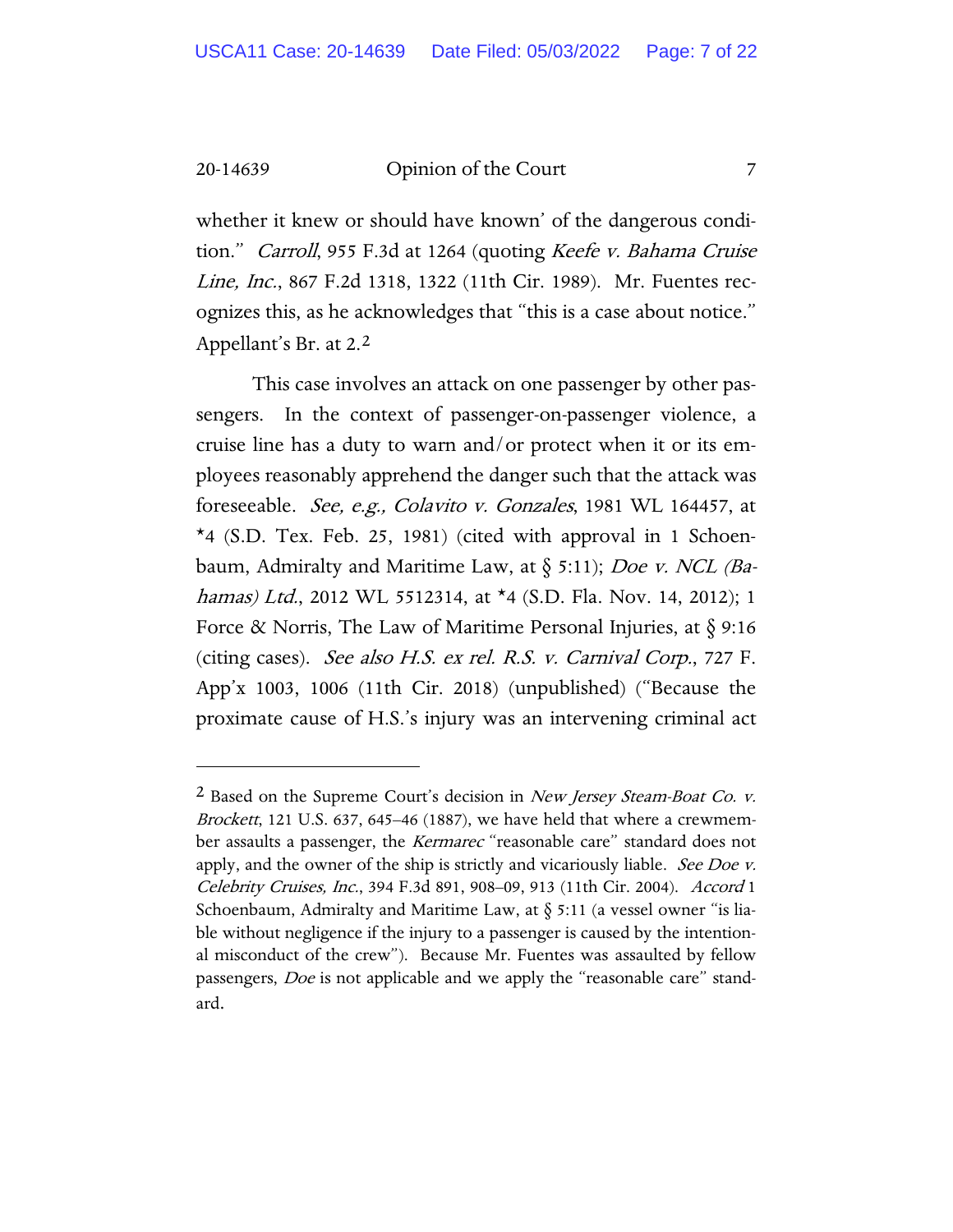by 'a fellow passenger,' Carnival could not be liable in negligence unless the 'injury by its nature could have been reasonably anticipated or naturally expected to occur or reasonably foreseen in time [for it] to have prevented the injury."); Restatement (Third) of Torts: Physical and Emotional Harm, at § 19 ("The conduct of a defendant can lack reasonable care insofar as it foreseeably combines with or permits the improper conduct of the plaintiff or a third party.").

Before reviewing the evidence as to notice, we address Mr. Fuentes' framing of the foreseeability inquiry. Mr. Fuentes argues that the district court erred in viewing "the alleged harm" as physical altercations during the disembarkation of cruise ships. See Appellant's Br. at 9. As he sees things, Classica had a duty to warn about or prevent Mr. Hadley's "foreseeable attack" because it knows that verbal disputes between passengers—no matter the circumstances in which they occur—can lead to physical altercations. *See id.* at 9, 11, 18, 22.

Assuming that Mr. Fuentes is correct that, as a behavioral and social matter, verbal disagreements can turn into physical confrontations, the foreseeability analysis that he advocates is described at too high a level of generality and ignores too many variables. Cruise ships carry hundreds (and sometimes thousands) of passengers on each voyage, and those persons physically congregate and interact with each other in countless numbers of ways during the trip (at dinner, at poolside, at shows, at the bar, at the casino, at the shops, at excursions, at the nightclub, etc.). Because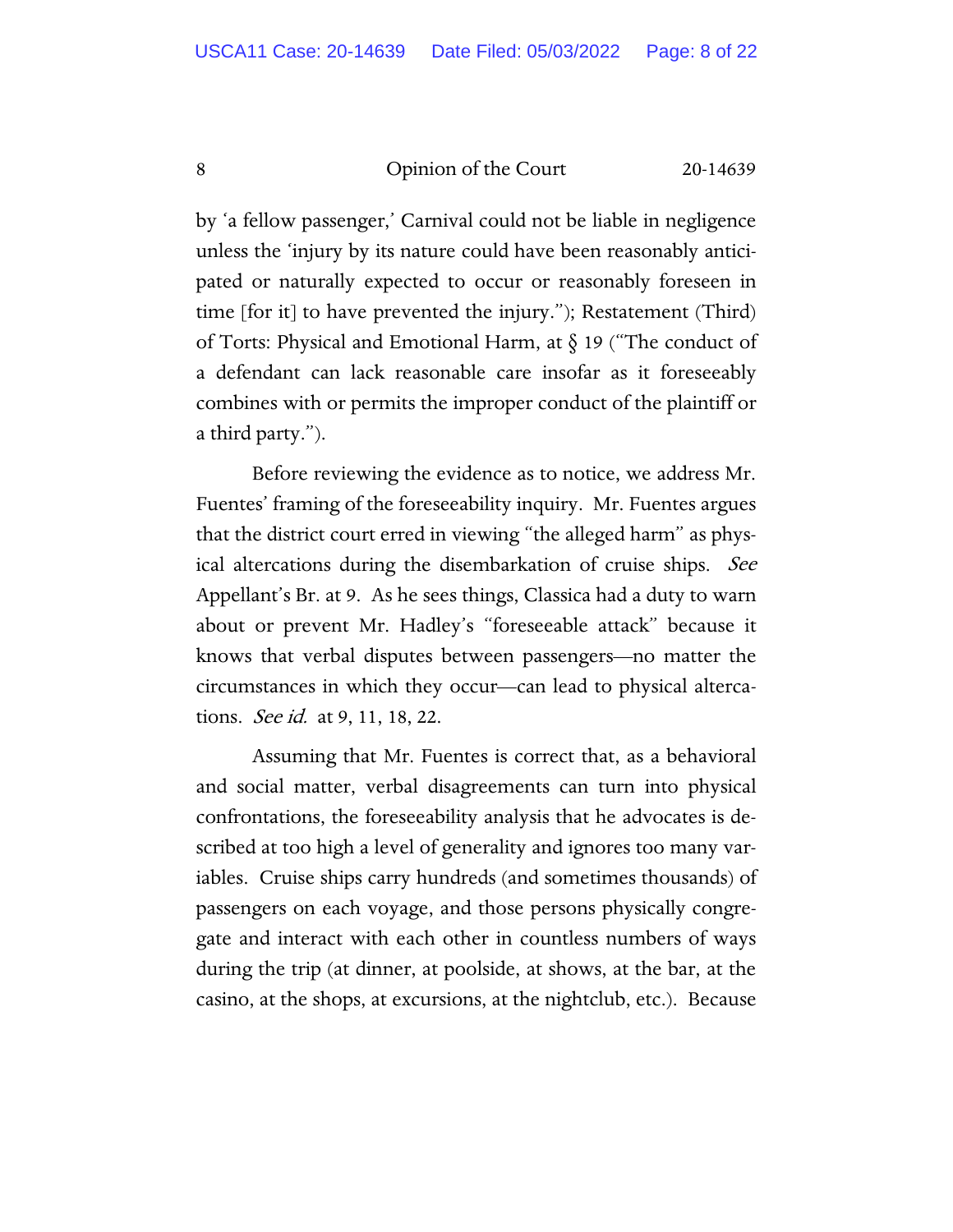a cruise line is not "an insurer" of its passengers' safety, see Keefe, 867 at 1322, the foreseeability determination must have some connection to the events that gave rise to the negligence claim. After all, a cruise line's duty is to protect its passengers "from a particular injury." Chaparro, 693 F.3d at 1336 (emphasis added). As one district court has put it, a plaintiff in a maritime tort case "cannot avoid summary judgment on some generalized theory of foreseeability that is divorced from the particular events in question." Weiner v. Carnival Cruise Lines, 2012 WL 5199604, at  $*$ 4  $(S.D.$  Fla. Oct. 22, 2012). *See also* Restatement (Third) of Torts: Physical and Emotional Harm, at  $\S$  7(a), comment j ("The extent of foreseeable risk depends on the specific facts of the case and cannot be usefully assessed for a category of cases.").

Take K.T. v. Royal Caribbean Cruises, Ltd., 931 F.3d 1041, 1043 (11th Cir. 2019), which involved a maritime negligence claim against a cruise line by a minor who was sexually assaulted by other passengers. In addressing the issue of notice at the motion to dismiss stage, we focused on incidents involving the same type of harm suffered by the plaintiff and held that the allegations in the complaint were "enough to establish that the danger of sexual assault in general and of sexual assault on minors in particular was foreseeable, and indeed was known" to the cruise line. See id. at 1044.

A similar case is Chaparro, 693 F.3d at 1335-37, where the claim was that a cruise line failed to warn passengers of dangers at Coki Beach in St. Thomas, one of the ship's ports of call. Shots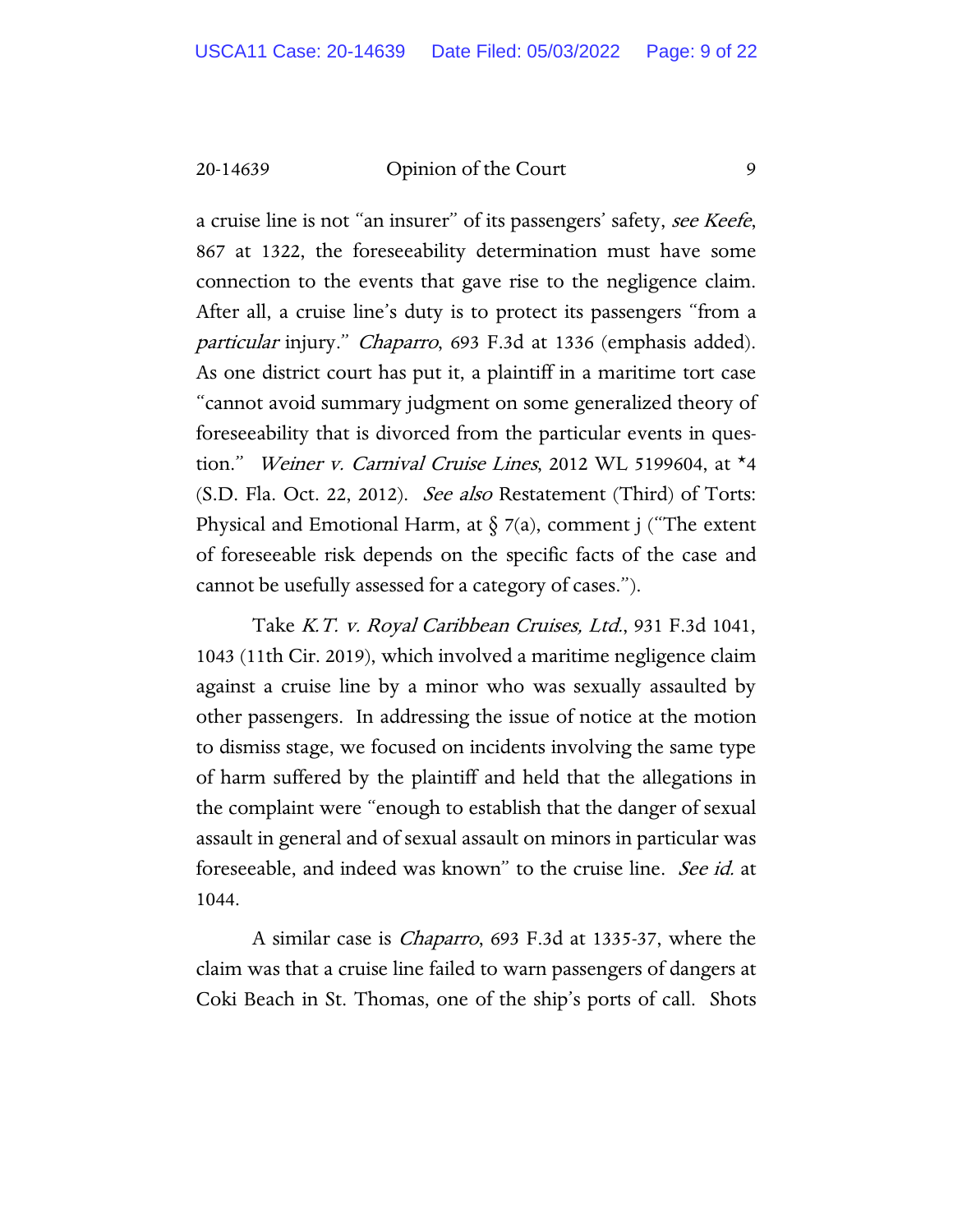were fired during a gang member's funeral, and a passenger who was on the way back to the ship after visiting Coki Beach was killed by gunfire. *See id.* at 1335. After holding that a cruise line has a duty to warn passengers of known dangers at ports of call, we explained that the complaint was sufficient to state a plausible claim for negligent failure to warn because it alleged that the cruise line generally knew of gang violence and public shootings in St. Thomas; knew of Coki Beach's reputation for drug sales, theft, and gang violence; knew or should have known about the gang member's funeral taking place near Coki Beach; encouraged passengers to visit Coki Beach; and failed to warn passengers of the dangers there. See id. at 1337.

#### B

"Actual notice exists when the defendant knows about the dangerous condition[.]" *Newbauer v. Carnival Corp.*, 26 F.4th 931, 935 (11th Cir. 2022). Mr. Fuentes argues that Classica had actual notice that Mr. Hadley was going to attack him because it "had multiple security officers present during the several-minutes long verbal dispute . . . but failed to timely intervene" and because it hired a security company, G4S, to help with crowd control. See Appellant's Br. at 9, 13. These assertions fail for a few reasons.

First, although the presence of a security officer (or an outside security company) during disembarkation connotes some awareness of the need to maintain order, a verbal dispute does not provide actual notice that a physical assault is to follow. See, e.g., Amy v. Carnival Corp., 961 F.3d 1303 (11th Cir. 2020) (decid-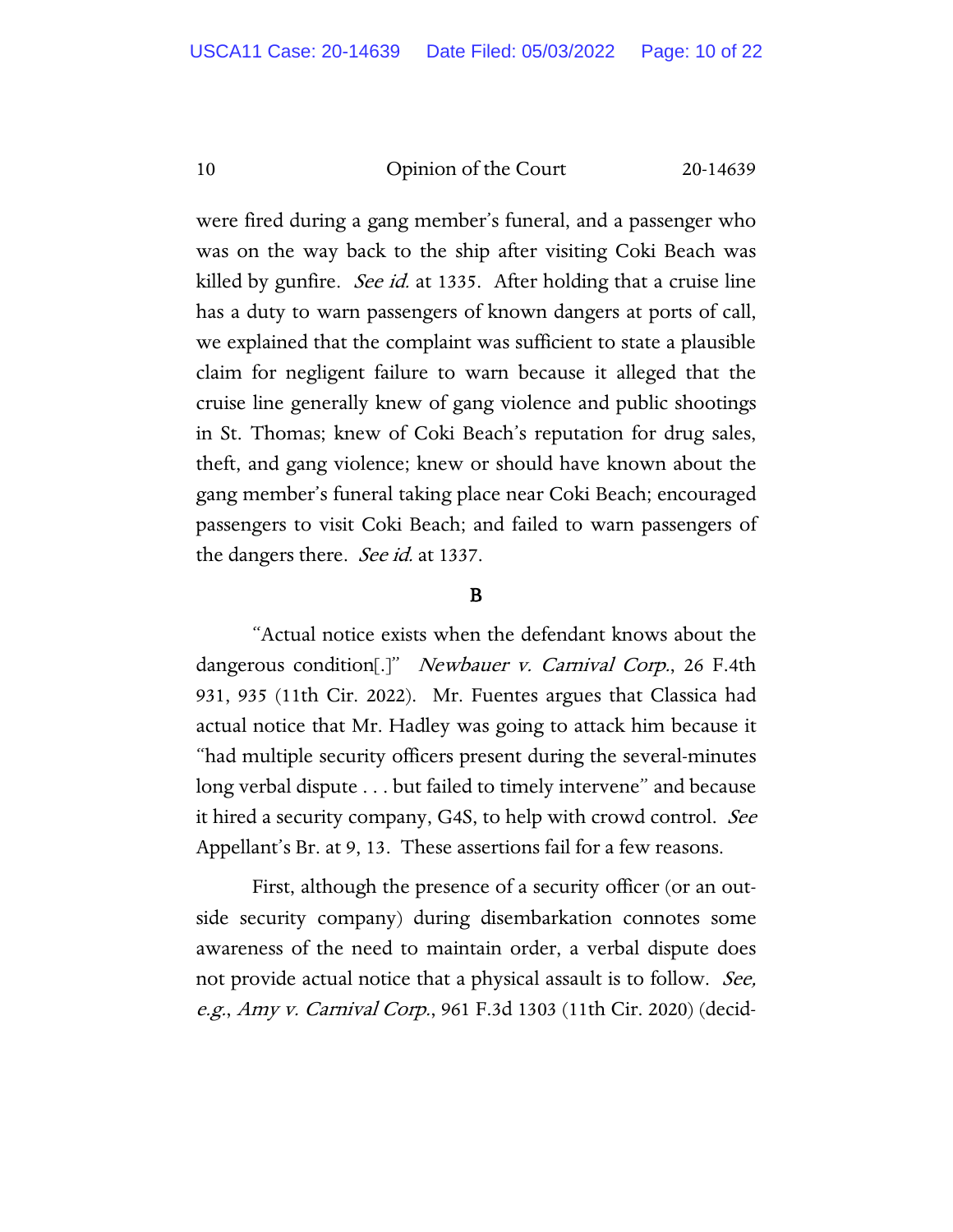ing whether the record contained evidence from which a reasonable jury could conclude that Carnival knew or should have known that children could climb or pass through the Deck 14 guard rail). Verbal disputes occur every day in various walks of life, but thankfully they do not always lead to violent altercations. See Restatement (Third) of Torts: Physical and Emotional Harm, at  $\S$  19, comment f ("In many situations, the possibility of criminal misconduct is so slight that an actor is not negligent for failing to take the possibility into account.").

Second, contrary to Mr. Fuentes' claim, the security officer who was at Deck 5 intervened before the assault. He separated Mr. Fuentes and Mr. Hadley, told the men to calm down, and called for additional help. As Mr. Fuentes himself acknowledged, he was "blind-sided" by Mr. Hadley's punch, and the attack was a "spur of the moment type of thing." D.E. 48-1 at 116–121. Under the circumstances, Classica could not have foreseen the assault on Mr. Fuentes. *See Colavito*, 1981 WL 164457, at \*2–\*3.

Third, there is no evidence suggesting that Classica had reason to believe that Mr. Hadley posed a specific danger to Mr. Fuentes or any other passenger. Neither Mr. Fuentes nor Mr. Hadley reported their encounter at the foosball table the previous night to Classica.

In sum, Mr. Fuentes has not presented sufficient evidence to create an issue of fact as to whether Classica had actual notice that Mr. Hadley or other passengers would attack him during disembarkation.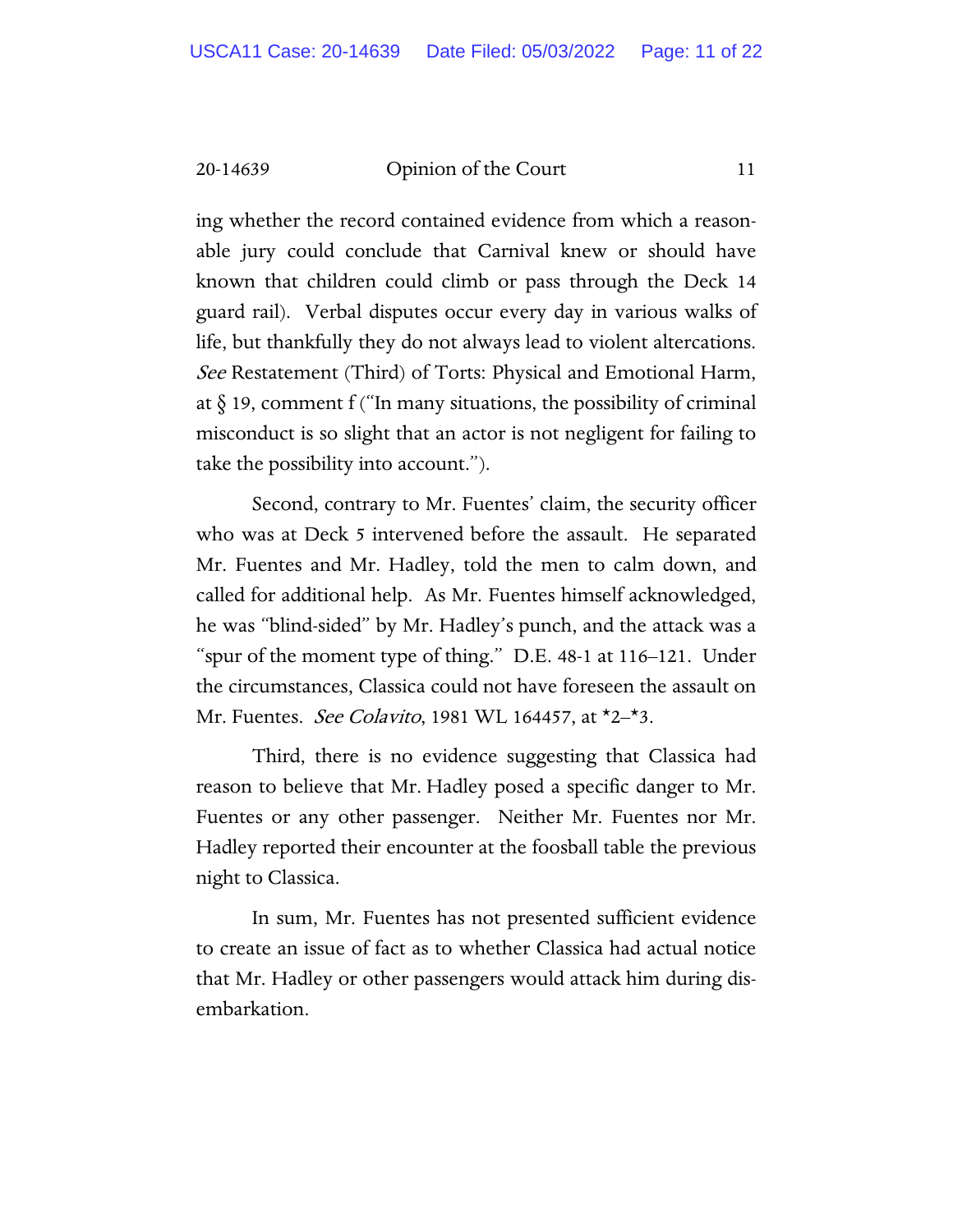#### C

 Mr. Fuentes also contends that Classica had constructive notice of a dangerous or risk-creating condition. Constructive notice may be established through evidence of previous similar incidents or the cruise line's prior warnings regarding the specific danger. *See, e.g., Sorrels*, 796 F.3d at 1288–1289 (holding that testimony the ship's employees would post a warning sign on the pool deck after it rained was enough to create an issue of material fact as to whether there was notice that the deck was slippery when wet).

The most important aspect of the summary judgment record, in our view, is that there is not a single documented violent altercation between passengers during disembarkation aboard the Grand Classica or any of Classica's other cruise ships. Indeed, the only incident in the record of passenger-on-passenger violence aboard any ship in the Classica fleet (under any circumstances) involved a domestic dispute between a husband and wife inside of a private stateroom cabin. This single incident, which is different in kind from the assault on Mr. Fuentes, did not constitute constructive notice to Classica about the likelihood of physical altercations during disembarkation.

Based on the deposition testimony of Classica's chief of security, it is reasonable to infer that some disputes had occurred on prior voyages during disembarkation. Mr. Fuentes argues that it is also reasonable to infer that these disputes were physical alter-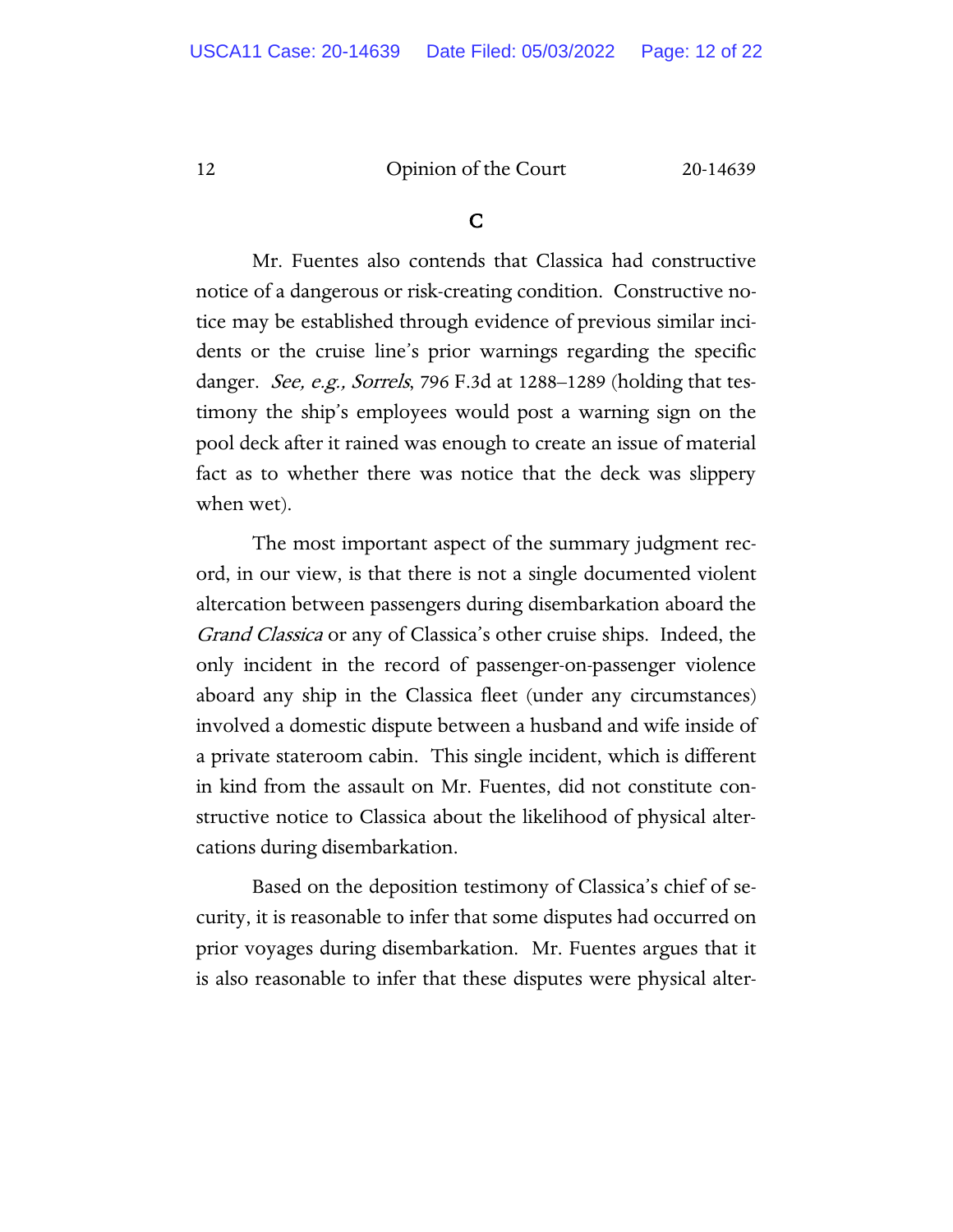cations, but the excerpt he relies on does not support that contention. Here is the excerpt:

Q: Is there anything that you yourself or your staff that you wish were done differently to prevent the physical assault of Mr. Fuentes?

 $[\,\ldots\,]$ 

THE WITNESS: It was a daily routine. And as I said, it is cruse ship, people are disembarking on the line. And when there was a small argument, the security staff went and did what they are to do. They separated and removed the – they deescalated the matter.

D.E. 48-3 at 116. Mr. Fuentes says that the phrase "when there was" indicates that physical altercations between passengers were a regular occurrence. *See* Appellant's Br. at 16. We disagree, for the question posed to the chief security officer was about the attack on Mr. Fuentes, and not about attacks against other passengers on different occasions. And insofar as the chief security officer explained that "things happen" during disembarkation, see D.E. 48-3 at 116, there is no indication that "things" referred to physical violence between passengers. And no fair inference to that effect can be drawn from that single ambiguous statement.

Mr. Fuentes also points to prior incidents involving aggressive, intoxicated male passengers on another Classica ship. See Appellant's Br. at 9. Those incidents, however, did not escalate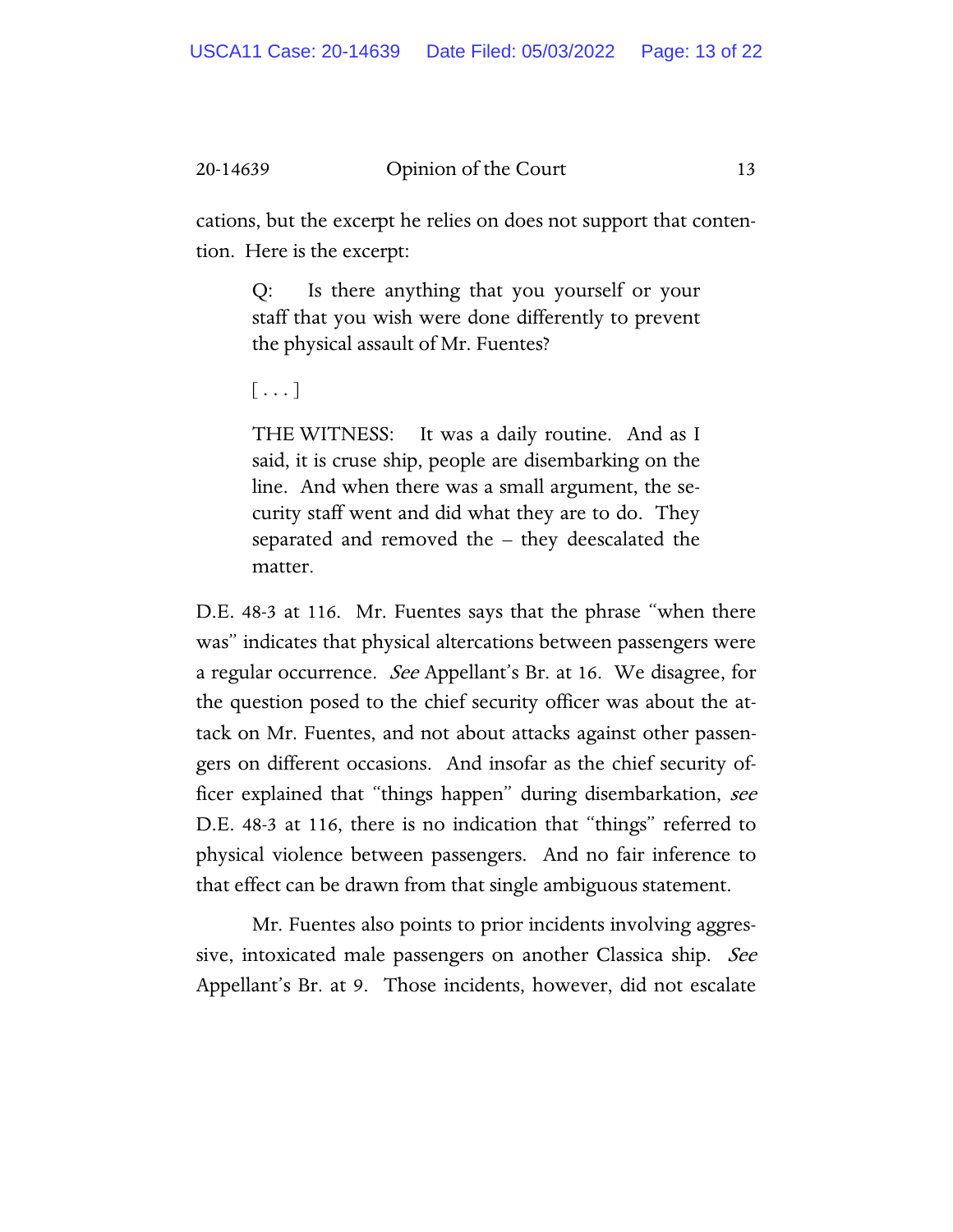into physical violence, and therefore did not provide constructive notice.

Mr. Fuentes cites to *Carideo v. Whet Travel, Inc.*, 2018 WL 1461678 (S.D. Fla. March 23, 2018), which also involved an assault by some passengers against another. In that case, the district court ruled that the plaintiff "barely" survived a motion for summary judgment with respect to notice on his claim that the cruise line was negligent due to a lack of preparation for, and deterrence of, attacks in general. See id. at  $*8$ ,  $*12$ . The salient facts in *Car*ideo were, however, very different: the voyage was a three-day groove/electronic music cruise catering to 2,200 young adults; the cruise line advertised and served large amounts of alcohol (it had bar stations all over the ship, sold buckets of beer, and promoted discounts on multiple-beer purchases); there was evidence of five prior passenger-on-passenger assaults on the cruise line's ships in the previous three years; and the cruise line's director of security testified in another case about repeated demands for more security officers aboard ships. See id. at \*3, \*7. Without passing on the correctness of *Carideo*, we believe it is factually distinguishable.

### D

Mr. Fuentes contends that the district court improperly disregarded certain opinions of his expert, Kim Peterson. See Appellant's Br. at 14. As relevant here, Mr. Peterson stated in his report that Classica "failed to follow the ship's usual and customary protocol for passenger debarkation, i.e., passengers queue-up to ap-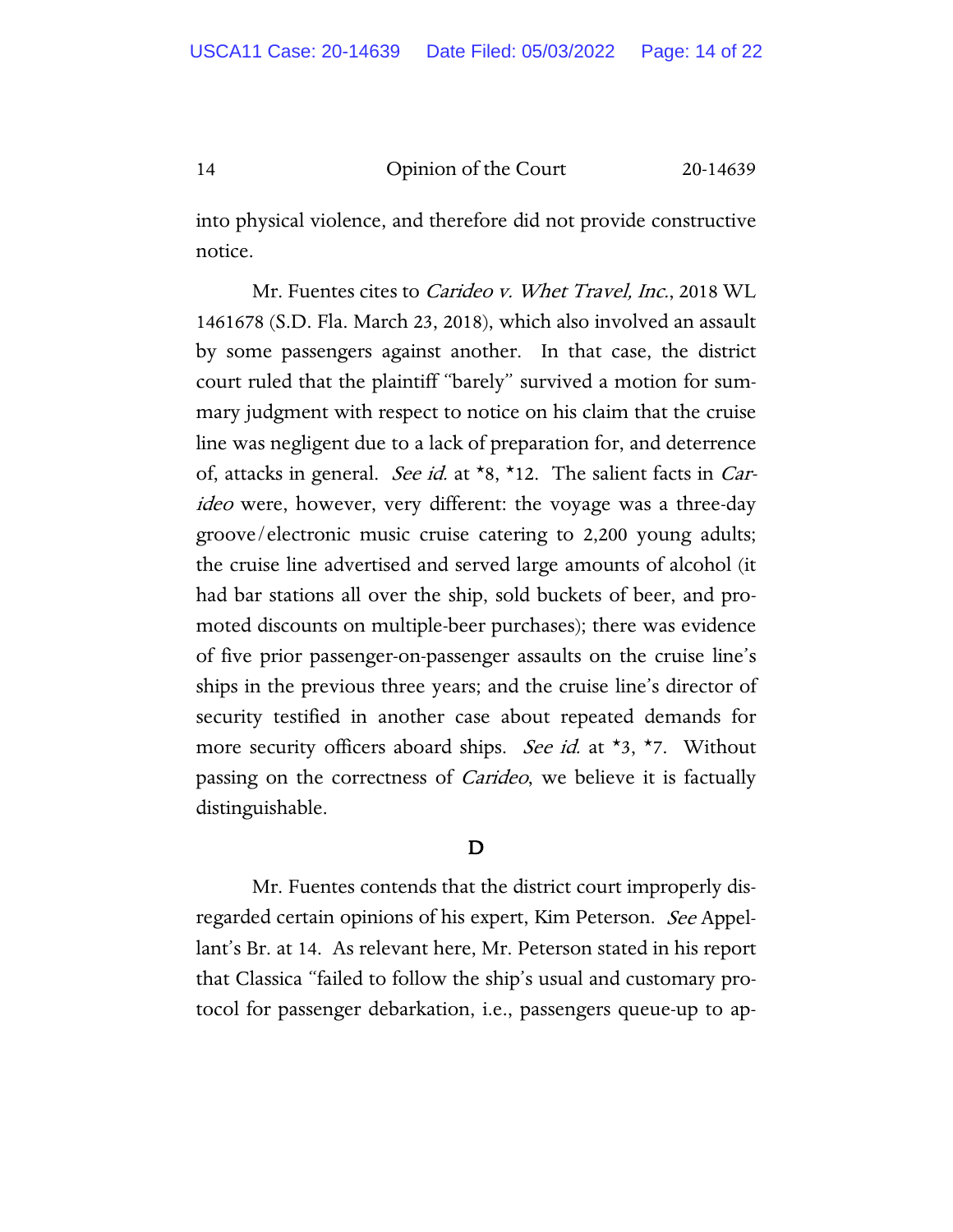proach the gangway guard station via two stateroom passageways directly outside the debarkation gangway guard station," which "clearly was intended to avoid the potential for a chaotic and threatening environment." D.E. 48-9 at 8.[3](#page-14-0) 

Whatever its merit, this opinion by Mr. Petersen did not address the issue of notice, which as Mr. Fuentes acknowledges is the critical question on appeal. It went, instead, to whether Classica was actively negligent—and created a dangerous condition by failing to follow its own disembarkation procedures (a theory Mr. Fuentes has not pursued on appeal). To the extent that the district court may have erred by dismissing or ignoring Mr. Petersen's opinion, any such error was harmless. Cf. Colan v. Mesa Petroleum Co., 951 F.2d 1512, 1518 (9th Cir. 1991) ("Because our review is independent, any error committed by the district court in weighing the evidence, discerning inferences from disputed facts, and in determining credibility . . . was harmless.").

#### III

Mr. Fuentes asserts that Grant Plummer, Classica's corporate representative, was not adequately prepared for his Rule 30(b)(6) deposition on two topics—prior incidents of "aggressive behavior" on ships in Classica's fleet over the past three years, and how many security officers were present on Deck 5 when the as-

<span id="page-14-0"></span> $3$  Mr. Peterson's opinion does not appear to take into account that Customs and Border Protection stopped the disembarkation process on the morning of the incident, causing Deck 5 to become crowded. *See* D.E. 48-3 at 81.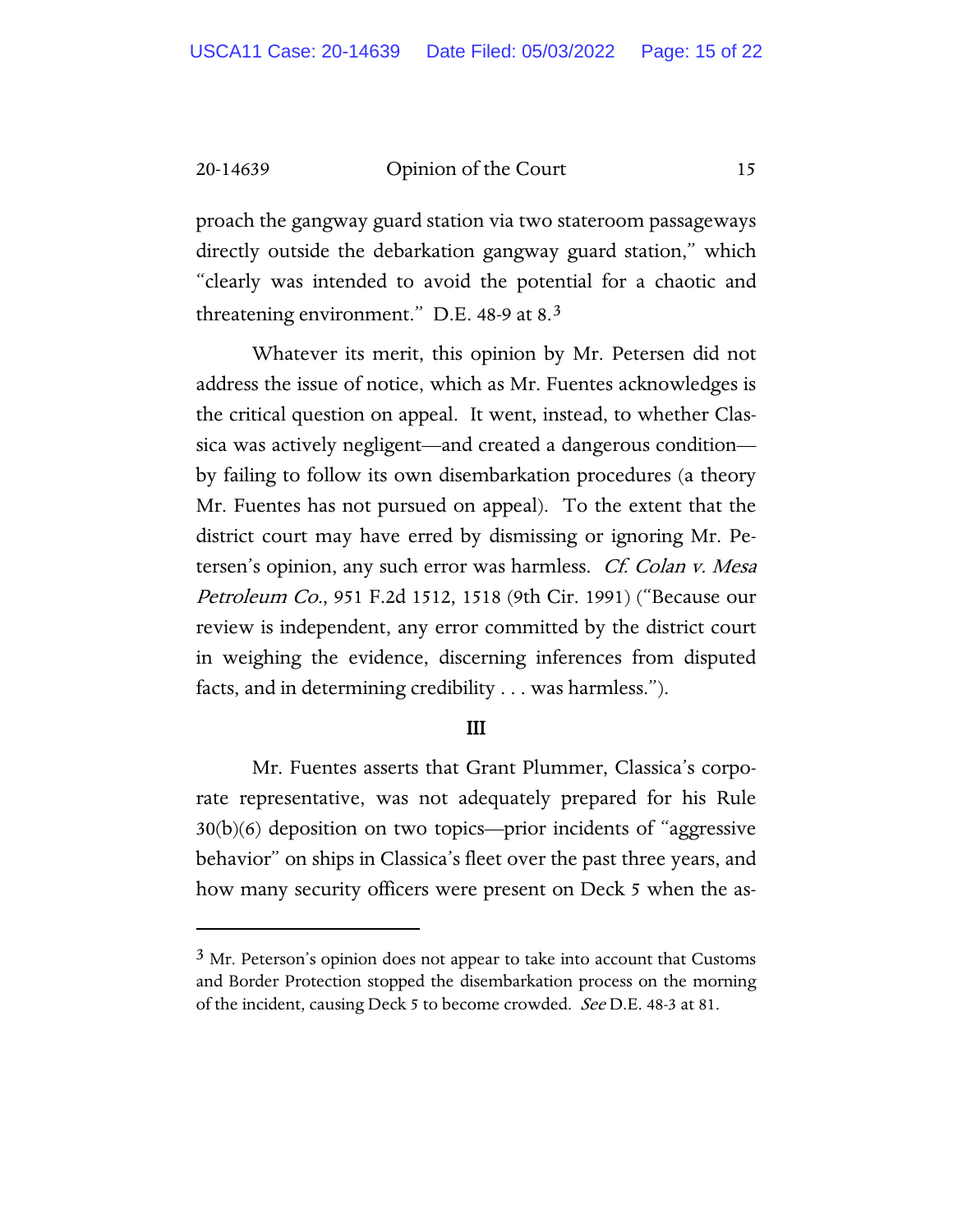sault occurred. He argues that the magistrate judge and the district court erred in denying his motion for sanctions, which requested attorney's fees and sought to bind Classica to the answers given by Mr. Plummer during his deposition. He adds that, to make matters worse, after the Rule 30(b)(6) deposition Classica provided a security log indicating that multiple security officers were present, and Mr. Plummer submitted a declaration addressing whether there had been any incidents of passenger-onpassenger violence on Classica's ships. The district court, he says, considered these submissions in its summary judgment order. See Appellant's Br. at 19-26.

# A

We review a district court's order denying a motion for sanctions for abuse of discretion. See Beck v. Prupis, 162 F.3d 1090, 1100 (11th Cir. 1998). This standard gives the district court a "range of choice . . . so long as that choice does not constitute a clear error of judgment." United States v. Frazier, 387 F.3d 1244, 1259 (11th Cir. 2004) (en banc) (internal quotation marks and citation omitted). In other words, a district court has "broad, yet not unbridled, discretion" in deciding whether to impose evidentiary sanctions. Citronelle-Mobile Gathering, Inc. v. Watkins, 943 F.2d 1297, 1305 (11th Cir. 1991) (internal quotation Marks omitted).

Rule 30(b)(6) allows a party to depose a corporation. The rule requires that party, "[i]n its notice or subpoena[,]" to "describe with reasonable particularity the matters for examination." Fed. R. Civ. P. 30(b)(6). Once properly noticed, the corporation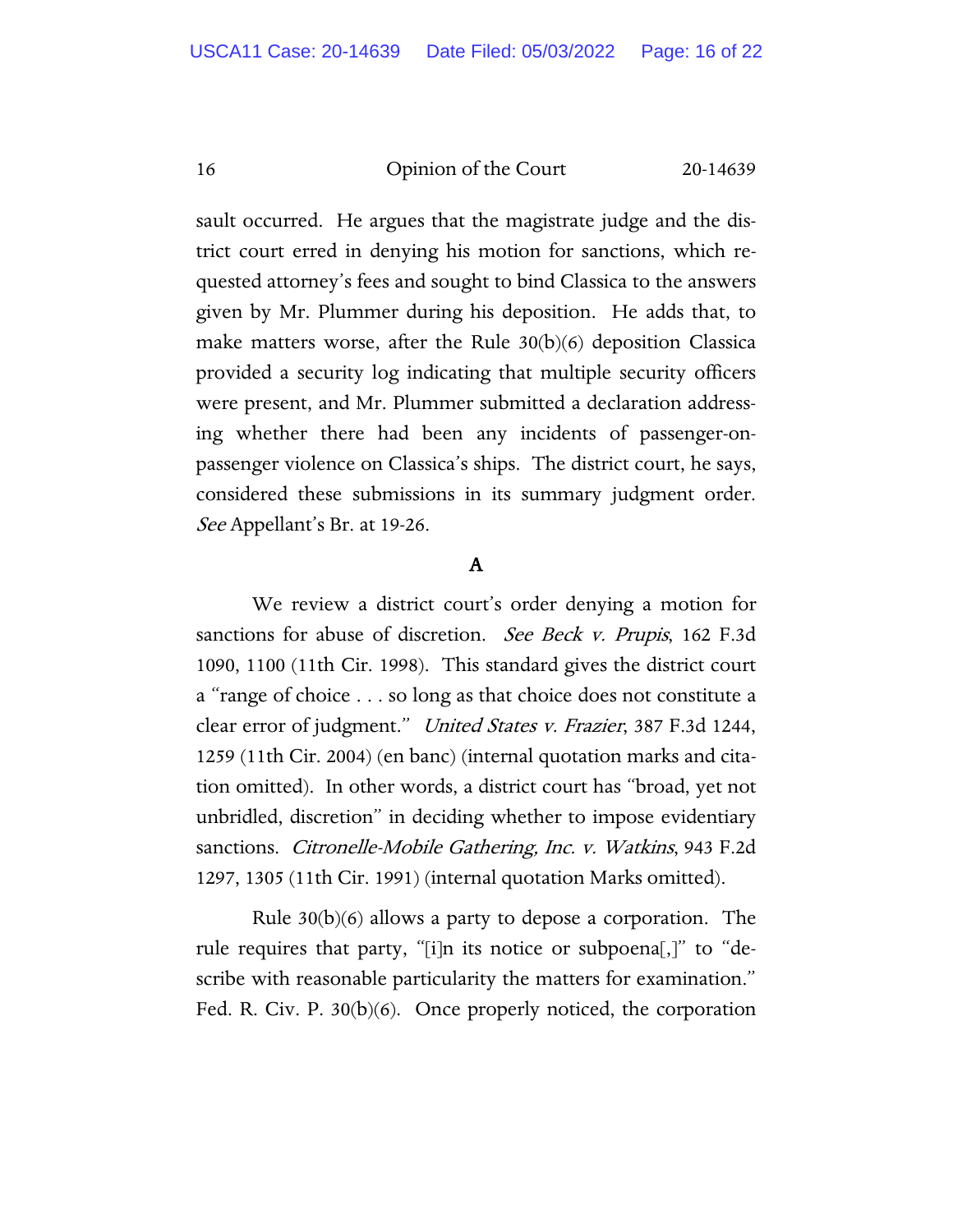must designate a person (or persons) "who consent to testify on its behalf" and "may set out the matters on which each person will testify." *Id.* During the deposition, the designee is required to "testify about information known or reasonably available to the [corporation]." Id.

The corporation's duty to prepare a Rule  $30(b)(6)$  witness extends, "beyond matters personally known to [the] designee," to all information reasonably available to the corporation, "whether from documents, past employees, or other sources." Brazos River Auth. v. GE Ionics, Inc., 469 F.3d 416, 433 (5th Cir. 2006); Kartagener v. Carnival Corp., 380 F. Supp. 3d 1290, 1294 (S.D. Fla. 2019). If the designee is not able to answer questions regarding the subject matter he was designated to testify about, the corporation has failed to satisfy its obligation to prepare the designee and may be subject to sanctions. See Black Horse Lane Ass'n, L.P. v. Dow Chem. Corp., 228 F.3d 275, 304 (3d Cir. 2000).

But a Rule 30(b)(6) deposition is not a memory test, and "[a]bsolute perfection is not required of a  $\dots$  witness." *QBE Ins.* Corp. v. Jorda Enters., Inc., 277 F.R.D. 676, 691 (S.D. Fla. 2012). Accordingly, the "fact that a designee could not answer every question on a certain topic does not necessarily mean that the corporation failed to comply with its obligation[s]." Id. See also Dapron v. Spire, Inc., 329 F.R.D. 223, 227 (E.D. Mo. 2019) (explaining that a "deposing party may not demand that a corporate designee be prepared to speak with encyclopedic authority").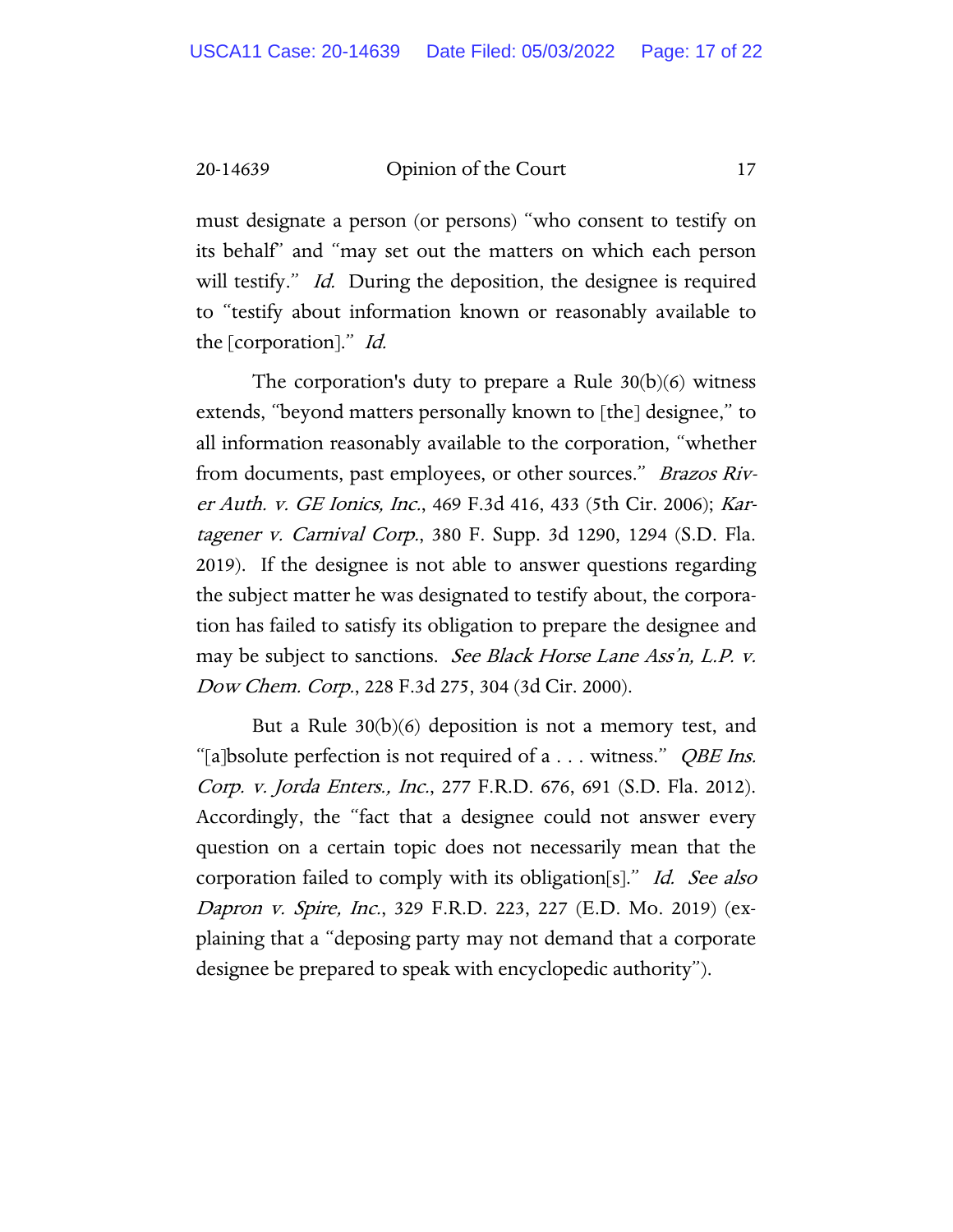#### B

We start with Mr. Plummer's testimony about how many security officers were at Deck 5 when Mr. Fuentes was assaulted. The district court, by affirming the magistrate judge's order denying sanctions, essentially concluded that Mr. Plummer's testimony, though imprecise, was not so inconsistent with the incident log discovered and produced after his deposition that it rose to the level of sanctionable failure to prepare under Rule 30(b)(6). See D.E. 74 at 11; D.E. 88 at 2.

Mr. Fuentes argues that Mr. Plummer was not adequately prepared because he answered that Classica was "unaware" whether any of its security officers were present when the heated verbal exchange with Mr. Hadley began. See Appellant's Br. at 22. But the deposition transcript tells a different story:

- Q: So[,] the incident report indicates that there was no employee present in the area attempting to defuse the situation.
- A: What I remember is that security got involved.
- Q: Okay.
- A: Security was there[,] and they tried to get involved, and then they had to contact the – the police, shoreside authorities to come on.
- $\lfloor \ldots \rfloor$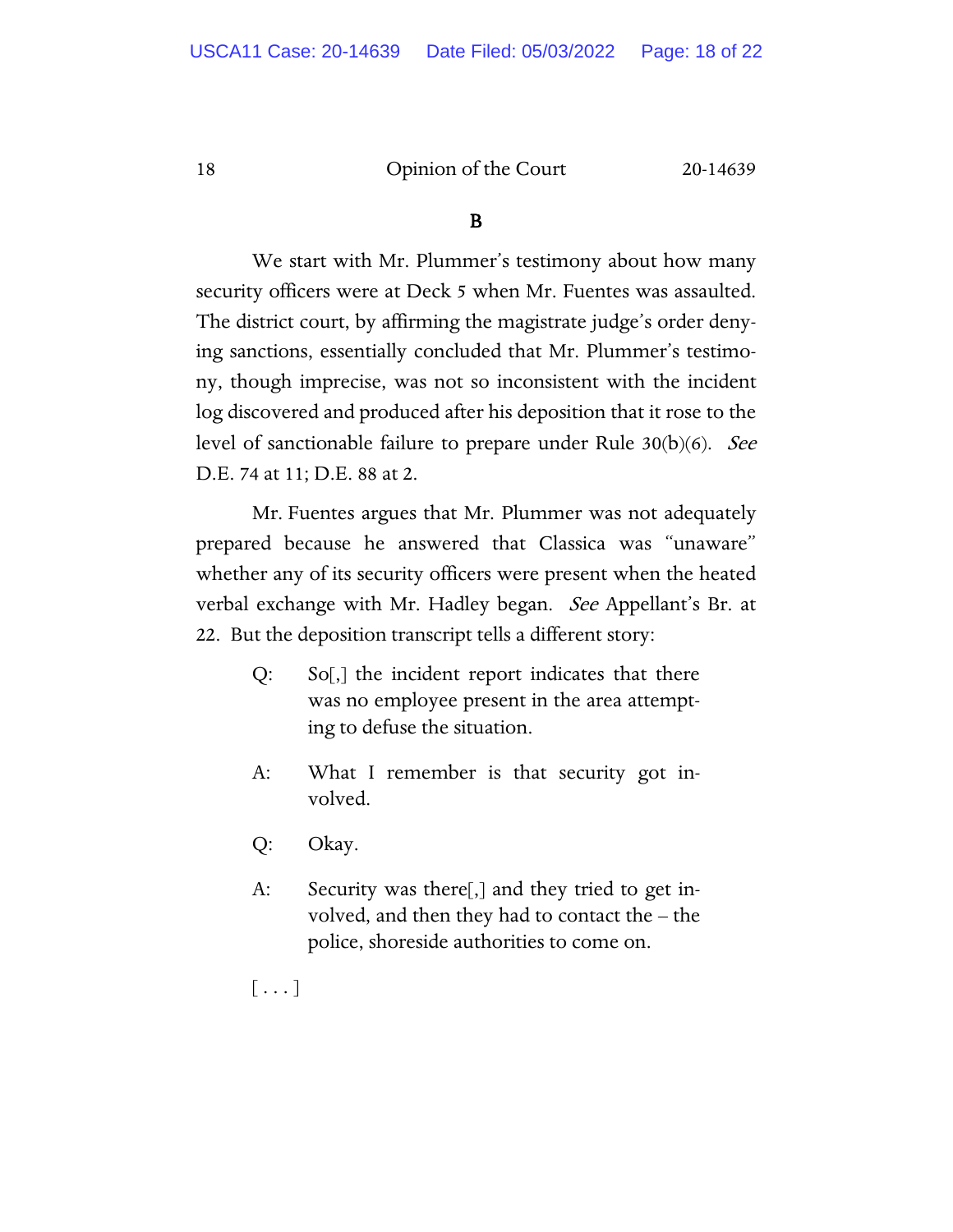- Q: -- do you even know in this lobby where people congregate whether or not there was [sic] even employees in the area?
- A: As I've already stated, there were multiple employees in the area.
- Q: How do you know that?
- A: How I know that [sic], because we have a whole process that we follow.
- Q: How do you know the process was being followed?
- A: We have reports of the crew members that it was being followed.

D.E. 48-5 at 40–42.

Mr. Plummer's statements do not differ substantively from the account that appears in the incident report produced by Classica after the Rule 30(b)(6) deposition. In that report, Mr. Azzad Alam—the security officer who initially intervened in the scuffle—wrote that Mr. Fuentes and Mr. Hadley "were using abusive language, [and] before the matter get heat up [sic] [he] intervene[d] and tr[ied] to separate [them.]" D.E. 43-1. Mr. Azzad Alam also wrote that he called for the chief of security to assist him and that "he arrived [on] the scene immediately and tr[ied] to pacify the guest, but  $\dots$  Mr. Hadley  $\dots$  gave a punch [sic] to guest . . . Mr. Fuentes[.]" *Id.* Mr. Plummer's statements on Clas-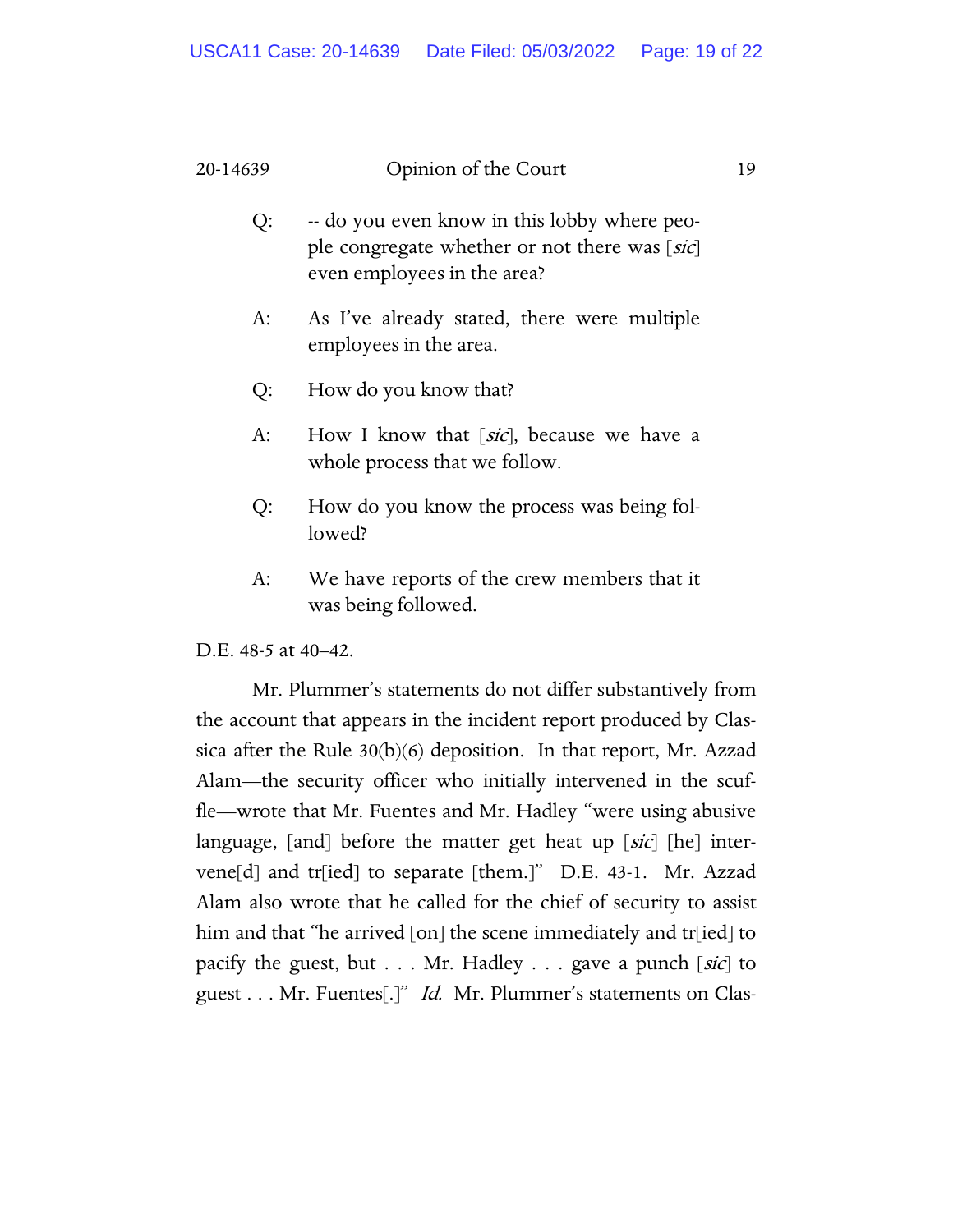sica's behalf, however sparse, do not contradict this telling. At the very least, there was no abuse of discretion in ruling that Mr. Plummer's testimony on this point was not sanctionable failure under Rule 30(b)(6).

#### C

That leaves Mr. Plummer's testimony about eight prior incidents of "aggressive behavior" on Classica's ships. Mr. Plummer said that he had no knowledge as to seven of those incidents involving passengers on other Classica ships, and Mr. Fuentes focuses on his lack of information about an incident on May 11, 2018. This incident, according to Mr. Plummer's subsequent declaration, involved the domestic dispute between a husband and wife in their stateroom that turned into a physical altercation. See D.E. 36-2 at 2.

The district court, again affirming the magistrate judge's order, concluded that Mr. Plummer's testimony, when viewed in the context of the extensive deposition as a whole, was a lapse of preparation that did not rise to the level of sanctionable conduct. See D.E. 74 at 10; D.E. 88 at 2. Again, we perceive no abuse of discretion.

As the magistrate judge explained, Mr. Plummer's inability to answer questions regarding an exhibit listing prior incidents of "aggressive behavior" on Classica ships was not sanctionable because Mr. Fuentes only listed "prior physical assaults" as an area of inquiry on the notice of deposition. See King v. Pratt  $\&$  Whit-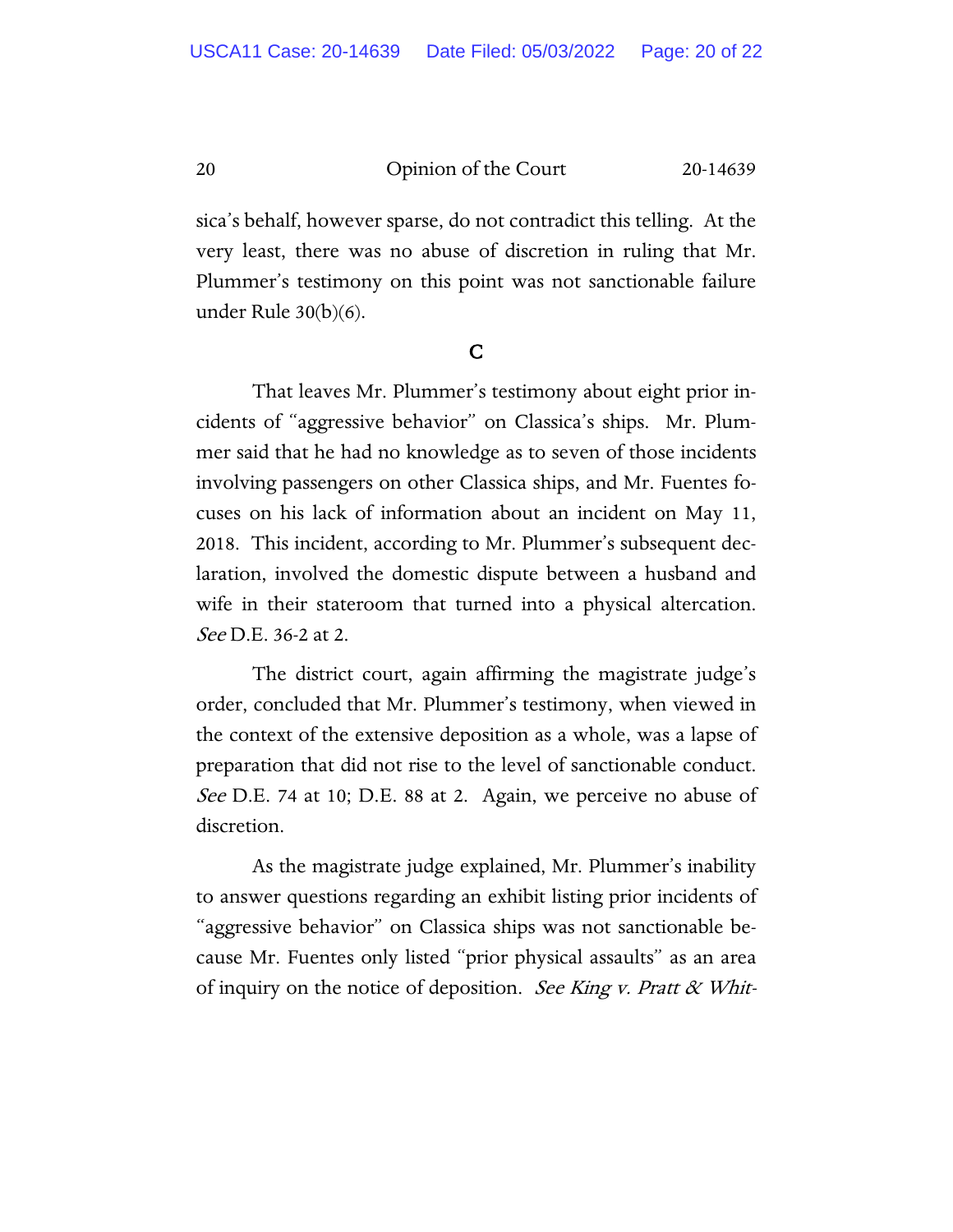ney, 161 F.R.D. 475, 476 (S.D. Fla. 1995) (holding that a corporate designee is not obligated to answer questions outside of the scope of noticed areas of examination), aff'd sub nom., King v. Pratt  $\alpha$ Whitney, 213 F.3d 646 (11th Cir. 2000). The incidents listed on the exhibit, except the one discussed below, involved conflicts that did not rise to the level of physical assaults.

With respect to the sole incident listed in the exhibit that involved a "physical assault"—the domestic dispute between a husband and wife in their stateroom—Mr. Plummer did not know the details during his deposition and only provided specifics in his subsequent declaration. The magistrate judge and the district court could have sanctioned Classica for that failure, but under the abuse of discretion standard, their refusal to do so does not constitute reversible error. Cf. Lebron v. Royal Caribbean Cruises, Ltd., 2018 WL 4258269, at \*9 (S.D. Fla. Sept. 6, 2018) ("[T]he occasional 'I don't know' in the context of [a] massively broad deposition does not itself reveal a Rule 30(b)(6) violation, if the witness otherwise took reasonable steps to prepare.").

As one leading treatise has put it, disputes about compliance with Rule  $30(b)(6)$  are seldom clear cut: "More often, there is considerable room for disagreement about whether [Rule  $30(b)(6)$ 's] requirements have been satisfied, and what remedy should be employed if they have not been satisfied." 8A Charles Alan Wright, Arthur R. Miller & Richard Marcus, Federal Practice and Procedure § 2103 (3d ed. & April 2021 update). That is the case here. The range of choice afforded by the abuse of discretion